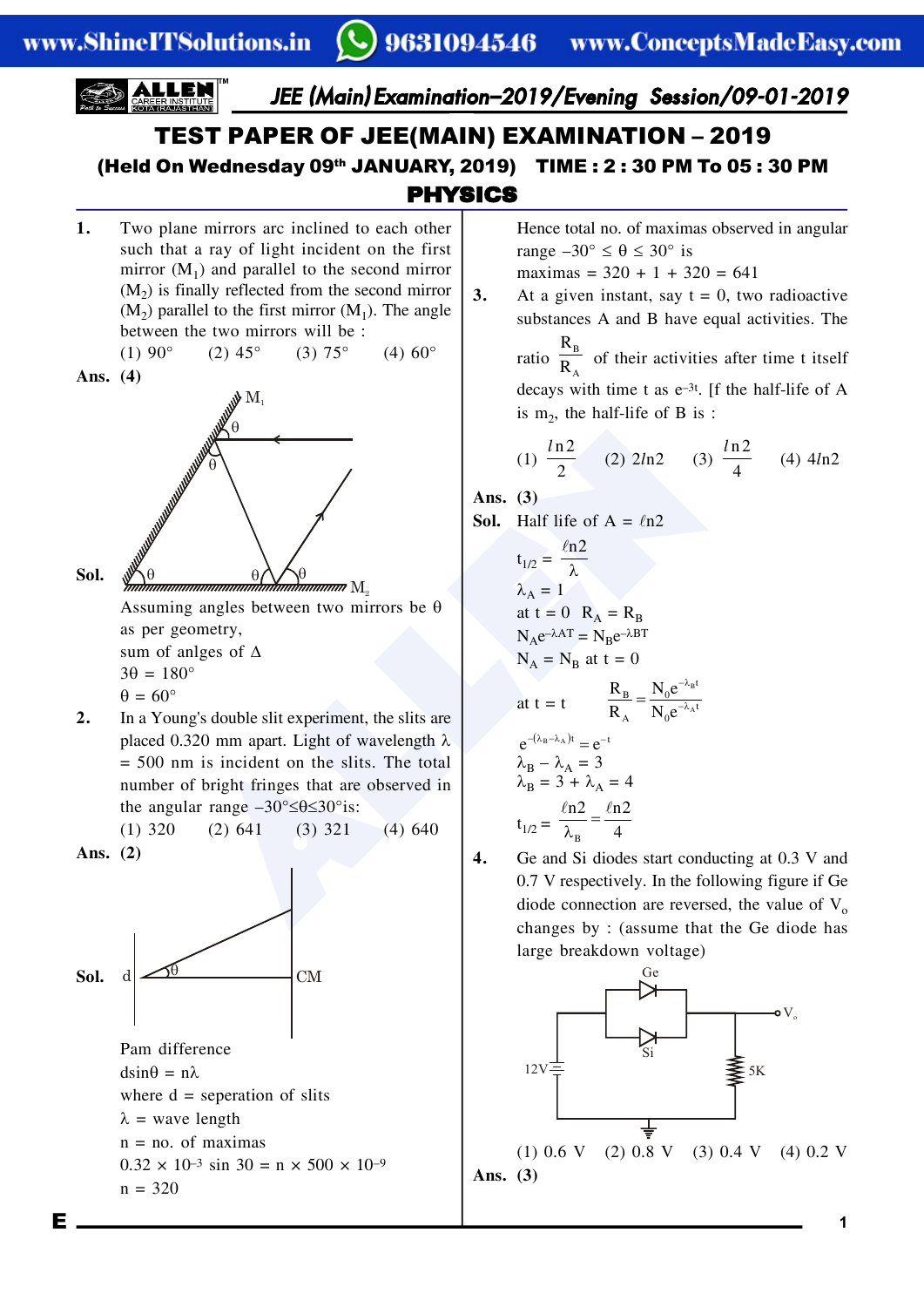# 9631094546 www.ConceptsMadeEasy.com

## *JEE (Main) Examination–2019/Evening Session/09-01-2019*

**Sol.** Initially Ge & Si are both forward biased so current will effectivily pass through Ge diode with a drop of 0.3 V

if "Ge" is revesed then current will flow through "Si" diode hence an effective drop of  $(0.7 - 0.3)$  $= 0.4$  V is observed.

**5.** A rod of mass 'M' and length '2L' is suspended at its middle by a wire. It exhibits torsional oscillations; If two masses each of 'm' are attached at distance 'L/2' from its centre on both sides, it reduces the oscillation frequency by 20%. The value of ratio m/M is close to :

$$
(1) 0.17 \t(2) 0.37 \t(3) 0.57 \t(4) 0.77
$$

**Sol.** Frequency of torsonal oscillations is given by k

**8.** A must can using an open f  
\nFrequency of torsonal oscillations is given by  
\n
$$
f = \frac{k}{\sqrt{n}}
$$
  
\n $f_1 = \frac{k}{\sqrt{n(2L)^2}}$   
\n $f_2 = \frac{k}{\sqrt{n(2L)^2}} + 2m(\frac{L}{2})^2$   
\n $f_2 = 0.8 f_1$   
\n $f_1 = \frac{k}{\sqrt{n(2L)^2}}$   
\n $f_2 = 0.8 f_1$   
\n $f_1 = \frac{k}{\sqrt{n(2L)^2}}$   
\n $f_2 = 0.8 f_1$   
\n $f_1 = \frac{k}{\sqrt{n(2L)^2}}$   
\n $f_2 = 0.8 f_1$   
\n $f_1 = 2(\frac{v}{2\ell}) = \frac{2 \times 330}{2 \times 0.5} = 660F$   
\n $f_2 = 0.8 f_1$   
\n $f_1 = 0.375$   
\n $f_1 = 0.375$   
\n $f_1 = 0.375$   
\n $f_1 = 0.375$   
\n $f_1 = 0.375$   
\n $f_1 = 0.375$   
\n $f_1 = 0.375$   
\n $f_1 = 0.375$   
\n $f_1 = 0.375$   
\n $f_1 = 0.375$   
\n $f_1 = 0.375$   
\n $f_1 = 0.375$   
\n $f_1 = 0.375$   
\n $f_1 = 0.375$   
\n $f_1 = 0.375$   
\n $f_1 = 0.375$   
\n $f_1 = 0.375$   
\n $f_1 = 0.375$   
\n $f_1 = 0.375$   
\n $f_1 = 0.375$   
\n $f_1 = 0.375$   
\n $f_1 = 0.375$   
\n $f_1 = 0.375$   
\n $f_1 = 0.375$   
\n $f_1 = 0.3$ 

**6.** A 15 g mass of nitrogen gas is enclosed in a vessel at a temperature 27°C. Amount of heat transferred to the gas, so that rms velocity of molecules is doubled, is about :

[Take  $R = 8.3$  J/ K mole]

$$
(1) 10 kJ (2) 0.9 kJ (3) 6 kJ (4) 14 kJ
$$
  
. (1)

**Ans. (1)**

**Ans. (2)**

**Sol.**  $Q = nC_v\Delta T$  as gas in closed vessel

$$
Q = \frac{15}{28} \times \frac{5 \times R}{2} \times (4T - T)
$$
  
Q = 10000 J = 10 kJ

**7.** A particle is executing simple harmonic motion (SHM) of amplitude A, along the x-axis, about  $x = 0$ . When its potential Energy (PE) equals kinetic energy (KE), the position of the particle will be :

(1) 
$$
\frac{A}{2}
$$
 (2)  $\frac{A}{2\sqrt{2}}$  (3)  $\frac{A}{\sqrt{2}}$  (4) A

**Ans. (3)**

**Sol.** Potential energy (U) =  $\frac{1}{2}kx^2$ 2

Kinetic energy (K) = 
$$
\frac{1}{2}
$$
kA<sup>2</sup> -  $\frac{1}{2}$ kx<sup>2</sup>

According to the question,  $U = k$ 

$$
\therefore \frac{1}{2}kx^2 = \frac{1}{2}kA^2 - \frac{1}{2}kx^2
$$

$$
\mathbf{x} = \pm \frac{A}{\sqrt{2}}
$$

- $\therefore$  Correct answer is (3)
- **8.** A musician using an open flute of length 50 cm produces second harmonic sound waves. A person runs towards the musician from another end of a hall at a speed of 10 km/h. If the wave speed is 330 m/s, the frequency heard by the running person shall be close to :

(1) 753 Hz (2) 500 Hz (3) 333 Hz (4) 666 Hz

Ans. 
$$
(4)
$$

**Sol.** Frequency of the sound produced by flute,

$$
f = 2\left(\frac{v}{2\ell}\right) = \frac{2 \times 330}{2 \times 0.5} = 660
$$
Hz

Velocity of observer,  $v_0 = 10 \times \frac{5}{18} = \frac{25}{9}$  m/s

 $\therefore$  frequency detected by observer, f' =

$$
\left[\frac{v + v_0}{v}\right]f
$$
  
 
$$
\therefore f' = \left[\frac{\frac{25}{9} + 330}{330}\right]660
$$

 $= 335.56 \times 2 = 671.12$  $\therefore$  closest answer is (4)

**9.** In a communication system operating at wavelength 800 nm, only one percent of source frequency is available as signal bandwidth. The number of channels accomodated for transmitting TV signals of band width 6 MHz are (Take velocity of light c =  $3 \times 10^8$ m/s, h =  $6.6 \times 10^{-34}$  J-s)

(1) 
$$
3.75 \times 10^6
$$
  
(2)  $4.87 \times 10^5$   
(3)  $3.86 \times 10^6$   
(4)  $6.25 \times 10^5$   
Ans. (4)

E **2**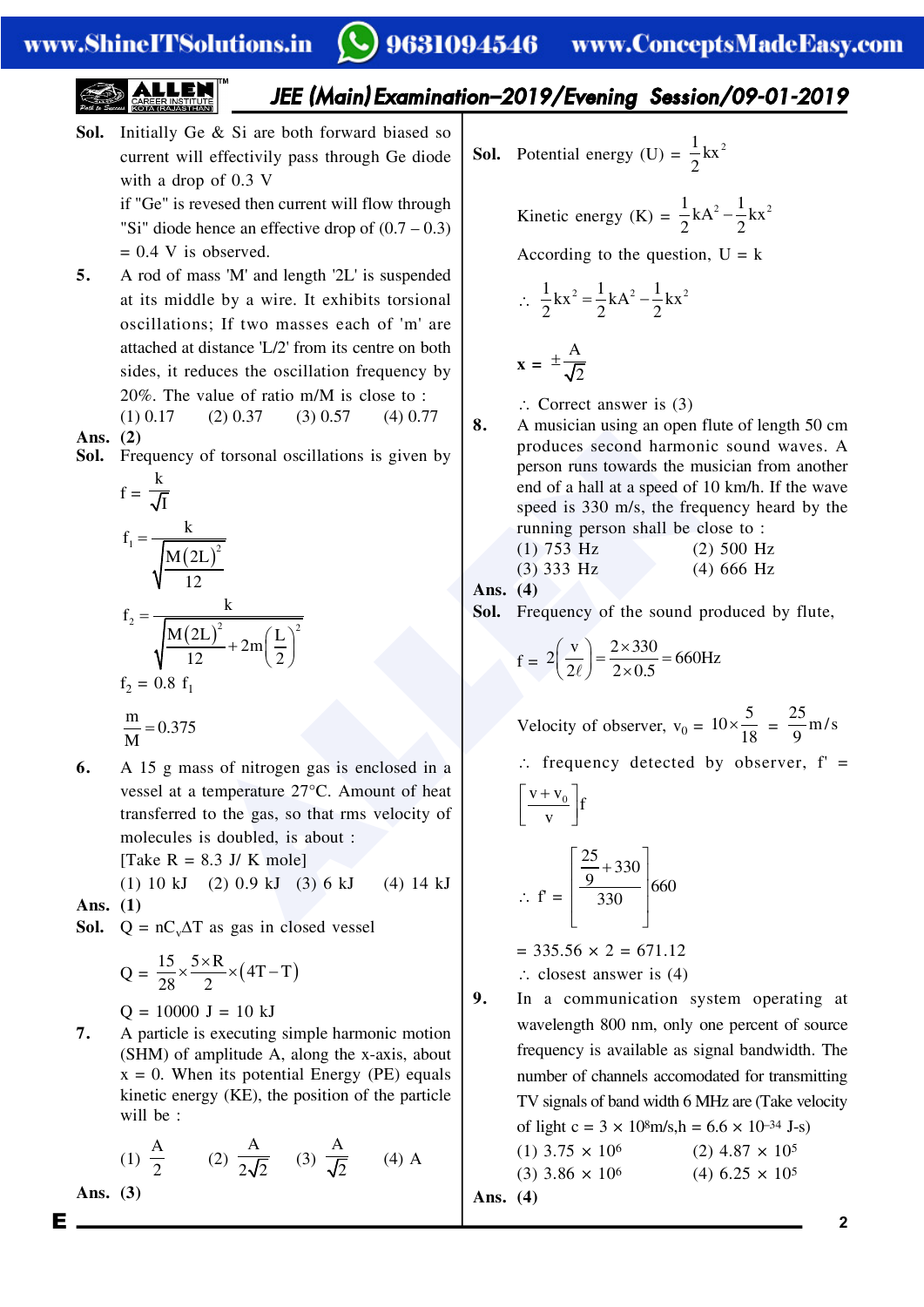### $\mathcal{L}$ ) 9631094546 – www.ConceptsMadeEasy.com

4

6

### www.ShineITSolutions.in *JEE (Main) Examination–2019/Evening Session/09-01-2019*  $\therefore \vec{E}_2 = 9 \times 10^3 \left( \cos \theta_2 \hat{i} - \sin \theta_2 \hat{j} \right)$  $\frac{8}{10}$  – 30  $\times10^{14}$  $\frac{3\times10^8}{8\times10^{-7}} = \frac{30}{8}\times10^{14}$  Hz  $\frac{\times 10^8}{10^{-7}} = \frac{30}{8} \times$ **Sol.** f =  $8\times 10^{-7}$  8  $\times$  $\tan \theta_2 = \frac{3}{4}$  $\therefore$  tan  $\theta_2$  = 2  $= 3.75 \times 10^{14}$  Hz  $\therefore \vec{E}_2 = 9 \times 10^3 \left( \frac{4}{5} \hat{i} - \frac{3}{5} \hat{j} \right) = (72 \hat{i} - 54 \hat{j}) \times$ 1% of f =  $0.0375 \times 10^{14}$  Hz  $\vec{E}_2 = 9 \times 10^3 \left( \frac{4}{5} \hat{i} - \frac{3}{5} \hat{j} \right) = (72 \hat{i} - 54 \hat{j}) \times 10^2$  $= 3.75 \times 10^{12}$  Hz = 3.75  $\times 10^{6}$  MHz  $=\frac{1}{4\pi\epsilon_0}\frac{\sqrt{10\times10^{-1}}}{(1^2+3^2)}$  $E_1 = \frac{1}{4\pi\epsilon_0} \frac{\sqrt{10 \times 10}}{(1.2 \times 10^{-2})^2}$ number of channels =  $\frac{3.75 \times 10^6}{6}$  $\frac{\times 10^6}{6}$  = 6.25 × 10<sup>5</sup> Magnitude of  $E_1 = \frac{E_1}{4\pi \epsilon_0} \frac{1^2 + 3^2}{1^2 + 3^2}$  $1^{-1}$  4 $\pi \in$   $(1^2 + 3^2)$ 6  $= (9 \times 10^{9}) \times \sqrt{10} \times 10^{-7}$  $\therefore$  correct answer is (4)  $= 9\sqrt{10} \times 10^{2}$ **10.** Two point charges  $q_1(\sqrt{10} \mu C)$  and  $q_2(-25 \mu C)$  $\therefore \vec{E}_1 = 9\sqrt{10} \times 10^2 \left[\cos\theta_1\left(-\hat{i}\right) + \sin\theta_1\hat{j}\right]$ are placed on the x-axis at  $x = 1$  m and  $x = 4$  m respectively. The electric field (in V/m) at a  $\therefore$  tan $\theta_1 = 3$ point  $y = 3$  m on y-axis is, a 3 m on y-axis is,<br>  $\frac{1}{k_0}$ <br>  $\frac{1}{k_0}$ <br>  $\frac{1}{k_0}$ <br>  $\frac{1}{k_0}$ <br>  $\frac{1}{k_0}$ <br>  $\frac{1}{k_0}$ <br>  $\frac{1}{k_0}$ <br>  $\frac{1}{k_0}$ <br>  $\frac{1}{k_0}$ <br>  $\frac{1}{k_0}$ <br>  $\frac{1}{k_0}$ <br>  $\frac{1}{k_0}$ <br>  $\frac{1}{k_0}$ <br>  $\frac{1}{k_0}$ <br>  $\frac{1}{k_0}$ <br>  $\frac$  $\sqrt{10}$ 3  $\left[\text{take } \frac{1}{4\pi\epsilon_0} = 9 \times 10^9 \text{ Nm}^2 \text{C}^{-2}\right]$  $\theta_1$ 4 1  $\mathbf{0}$ (1)  $(-63\hat{i} + 27\hat{j}) \times 10^{2}$  (2)  $(81\hat{i} - 81\hat{j}) \times 10^{2}$  $E_1 = 9 \times \sqrt{10} \times 10^2 \left[ \frac{1}{\sqrt{10}} \left( -\hat{i} \right) + \frac{3}{\sqrt{10}} \hat{j} \right]$  $v_1 = 9 \times \sqrt{10 \times 10^2} \left( \frac{1}{\sqrt{10}} \left( -\hat{i} \right) \right)$ (3)  $(63\hat{i} - 27\hat{j}) \times 10^2$  (4)  $(-81\hat{i} + 81\hat{j}) \times 10^2$  $E_1 = 9 \times 10^2 \left[ -\hat{i} + 3\hat{j} \right] = \left[ -9\hat{i} + 27\hat{j} \right] 10^2$ **Ans. (3)** :  $\vec{E} = \vec{E}_1 + \vec{E}_2 = (63\hat{i} - 27\hat{j}) \times 10^2 \text{ V/m}$  $E_{1}$  $\therefore$  correct answer is (3) **11.** A parallel plate capacitor with square plates is  $y=3$  $\theta$ <sub>2</sub> filled with four dielectrics of dielectric constants  $E_{2}$  $K_1$ ,  $K_2$ ,  $K_3$ ,  $K_4$  arranged as shown in the figure.  $y=2$ The effective dielectric constant K will be : **Sol.**  $y=3$  $K_1$  $K_2$  L/2  $\theta_1$   $\theta_2$   $\theta_3$   $\theta_2$   $\theta_3$  $(0,0)$   $x=1$   $x=2$   $x=3$   $x=4$ m  $x=1$  $x=4m$  $K_3$  $K_4$   $L/2$ Let  $\vec{E}_1 \& \vec{E}_2$  are the vaues of electric field due  $d/2 \rightarrow d/2$ (1)  $K = \frac{(K_1 + K_2)(K_3 + K_4)}{2(K_1 + K_2 + K_3 + K_4)}$  $K = \frac{(K_1 + K_2)(K_3 + K_4)}{2(1 + K_1)(K_3 + K_4)}$ to  $q_1$  &  $q_2$  respectively magnitude of  $2(K_1 + K_2 + K_3 + K_4)$  $1 + \mathbf{R}_2 + \mathbf{R}_3 + \mathbf{R}_4$  $E_2 = \frac{1}{4\pi \epsilon_0} \frac{q_2}{r^2}$ (2)  $K = \frac{(K_1 + K_2)(K_3 + K_4)}{(K_1 + K_2 + K_3 + K_4)}$  $K = \frac{(K_1 + K_2)(K_3 + K_4)}{(K_1 + K_2)(K_3 + K_4)}$  $\mathbf{0}$  $(K_1 + K_2 + K_3 + K_4)$  $1 + \mathbf{R}_2 + \mathbf{R}_3 + \mathbf{R}_4$ (3)  $K = \frac{(K_1 + K_4)(K_2 + K_3)}{2(K_1 + K_2 + K_3 + K_4)}$  $K = \frac{(K_1 + K_4)(K_2 + K_3)}{2(K_1 + K_2)(K_3 + K_4)}$  $=\frac{9\times10^{9}\times(25)\times10^{-1}}{(4^{2}+3^{2})}$  $9\sqrt{(25)}\cdot 10^{-6}$  $9 \times 10^{9} \times (25) \times 10$ (25)  $E_2 = \frac{(1 - \mu)^{1/2}}{(1 + \mu)^{1/2}}$  V/m  $2(K_1 + K_2 + K_3 + K_4)$  $2^{\frac{1}{2}}$   $\left( \frac{1^2}{2^2} \right)^2$  $1 + 12 + 13$   $12$  $(4^2+3^2)$ (4)  $K = \frac{(K_1 + K_3)(K_2 + K_4)}{K_1 + K_2 + K_3 + K_4}$  $K = \frac{(K_1 + K_3)(K_2 + K_4)}{K}$  $E_2 = 9 \times 10^3$  $E_2 = 9 \times 10^3$  $E_2 = 9 \times 10^3$  V/m  $K_1 + K_2 + K_3 + K$  $1 + \mathbf{R}_2 + \mathbf{R}_3 + \mathbf{R}_4$ **Ans. (Bonus)Concepts Made Easy** JEE Meins E **Advenced Free Online Exam Give test &** Check your <mark>fil</mark>l India f<mark>l</mark>ank E **3 and 3 and 3 a 3 3 3**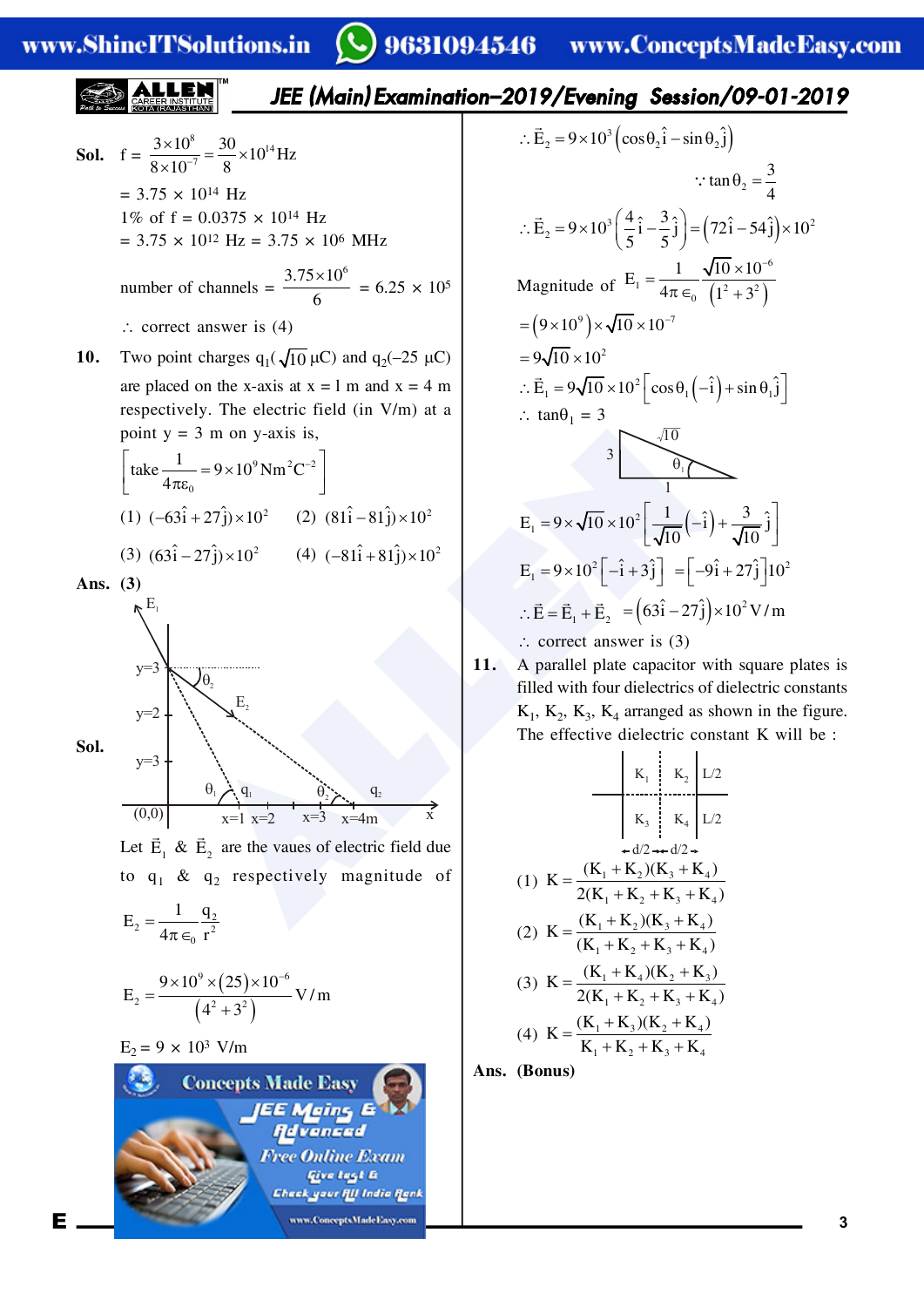### www.ShineITSolutions.in

# 9631094546 www.ConceptsMadeEasy.com

 $k_1 + k_2 + k_3 + k_4$ 

### *JEE (Main) Examination–2019/Evening Session/09-01-2019*

**Sol.**

\n
$$
\frac{k_1}{k_3} \cdot \frac{k_2}{k_4} \cdot \frac{L/2}{L/2} \Rightarrow\n \begin{array}{c}\n k_1 & k_2 \\
 C_1 & C_2 \\
 k_3 & k_4 \\
 \hline\n & C_3 & C_4\n \end{array}
$$
\n
$$
\begin{array}{c}\n C_{12} \\
 C_{23} \\
 C_{34} \\
 \hline\n & C_{34}\n \end{array}
$$
\n
$$
\begin{array}{c}\n C_{12} \\
 \hline\n C_{23} \\
 C_{24} \\
 \hline\n & C_{25}\n \end{array}
$$
\n
$$
\begin{array}{c}\n k_1 \in \left[\frac{L}{2} \times L\right] \times \left[\frac{L}{2} \times \left[\frac{L}{2} \times L\right]\right] \\
 k_1 \in \left[\frac{L}{2} \times L\right] \times \left[\frac{L}{2} \times L\right] \\
 (k_1 + k_2)\n \end{array}
$$
\n
$$
k_1 k_2 \in \left[\frac{L}{2} \times L\right]
$$
\n
$$
k_3 k_3 \in \left[\frac{L}{2} \times L\right]
$$
\n
$$
k_4 k_2 \in \left[\frac{L}{2} \times L\right]
$$

$$
C_{12} = \frac{k_1 k_2}{k_1 + k_2} \frac{\epsilon_0 L}{d}
$$

in the same way we get,  $C_{34} = \frac{k_3 k_4}{k_1 + k_2} = \frac{C_0 L^2}{4}$  $3 + 4$  $C_{34} = \frac{k_3 k_4}{1} = \frac{\epsilon_0 L}{1}$  $=\frac{k_3k_4}{k_3+k_4}\frac{\epsilon_0}{d}$ 

$$
\therefore C_{eq} = C_{12} + C_{34} = \left[ \frac{k_1 k_2}{k_1 + k_2} + \frac{k_3 k_4}{k_3 + k_4} \right] \stackrel{\in}{=} \frac{L^2}{d} \dots (i)
$$

Now if 
$$
k_{eq} = k
$$
,  $C_{eq} = \frac{k \epsilon_0 L^2}{d}$  .....(ii)

on comparing equation (i) to equation (ii), we get

$$
k_{eq} = \frac{k_1k_2(k_3 + k_4) + k_3k_4(k_1 + k_2)}{(k_1 + k_2)(k_3 + k_4)}
$$

This does not match with any of the options so probably they have assumed the wrong combination

$$
C_{13} = \frac{k_1 \epsilon_0 L \frac{L}{2}}{d/2} + k_3 \epsilon_0 \frac{L \frac{L}{2}}{d/2}
$$
\n
$$
= (k_1 + k_3) \frac{\epsilon_0 L^2}{d}
$$
\n
$$
C_{24} = (k_2 + k_4) \frac{\epsilon_0 L^2}{d}
$$
\n
$$
= \frac{mg\ell}{4}
$$
\n
$$
C_{24} = (k_2 + k_4) \frac{\epsilon_0 L^2}{d}
$$
\n
$$
= \frac{mg\ell}{4}
$$
\n
$$
C_{24} = (k_2 + k_4) \frac{\epsilon_0 L^2}{d}
$$
\n
$$
= \frac{mg\ell}{4}
$$
\n
$$
C_{24} = (k_2 + k_4) \frac{\epsilon_0 L^2}{d}
$$
\n
$$
= \frac{mg\ell}{4}
$$
\n
$$
C_{24} = (k_2 + k_4) \frac{\epsilon_0 L^2}{d}
$$
\n
$$
= \frac{mg\ell}{4}
$$
\n
$$
C_{24} = (k_2 + k_4) \frac{\epsilon_0 L^2}{d}
$$
\n
$$
= \frac{mg\ell}{4}
$$
\n
$$
C_{24} = (k_2 + k_4) \frac{\epsilon_0 L^2}{d}
$$
\n
$$
= \frac{mg\ell}{4}
$$
\n
$$
= \frac{mg\ell}{4}
$$
\n
$$
= \frac{mg\ell}{4}
$$
\n
$$
= \frac{mg\ell}{4}
$$
\n
$$
= \frac{mg\ell}{4}
$$
\n
$$
= \frac{mg\ell}{4}
$$
\n
$$
= \frac{mg\ell}{4}
$$
\n
$$
= \frac{mg\ell}{4}
$$
\n
$$
= \frac{mg\ell}{4}
$$
\n
$$
= \frac{mg\ell}{4}
$$
\n
$$
= \frac{mg\ell}{4}
$$
\n
$$
= \frac{mg\ell}{4}
$$
\n
$$
= \frac{mg\ell}{4}
$$
\n
$$
= \frac{mg\ell}{4}
$$
\n
$$
= \frac{mg\ell}{4}
$$
\n
$$
= \frac{mg\ell}{4}
$$
\n $$ 

$$
C_{eq} = \frac{C_{13}C_{24}}{C_{13}C_{24}} = \frac{(k_1 + k_3)(k_2 + k_4)}{(k_1 + k_2 + k_3 + k_4)} \frac{\epsilon_0 L^2}{d}
$$

$$
= \frac{k \epsilon_0 L^2}{d}
$$

$$
k = \frac{(k_1 + k_3)(k_2 + k_4)}{(k_1 + k_2 + k_3 + k_4)}
$$

However this is one of the four options. It must be a "Bonus" logically but of the given options probably they might go with (4)

**12.** A rod of length 50cm is pivoted at one end. It is raised such that if makes an angle of 30° from the horizontal as shown and released from rest. Its angular speed when it passes through the horizontal (in rad  $s^{-1}$ ) will be (g = 10ms<sup>-2</sup>)



Work done by gravity from initial to final position is,

$$
W = mg \frac{\ell}{2} \sin 30^{\circ}
$$

 $=\frac{mg\ell}{4}$ 

According to work energy theorem

$$
W=\frac{1}{2}I\omega^2
$$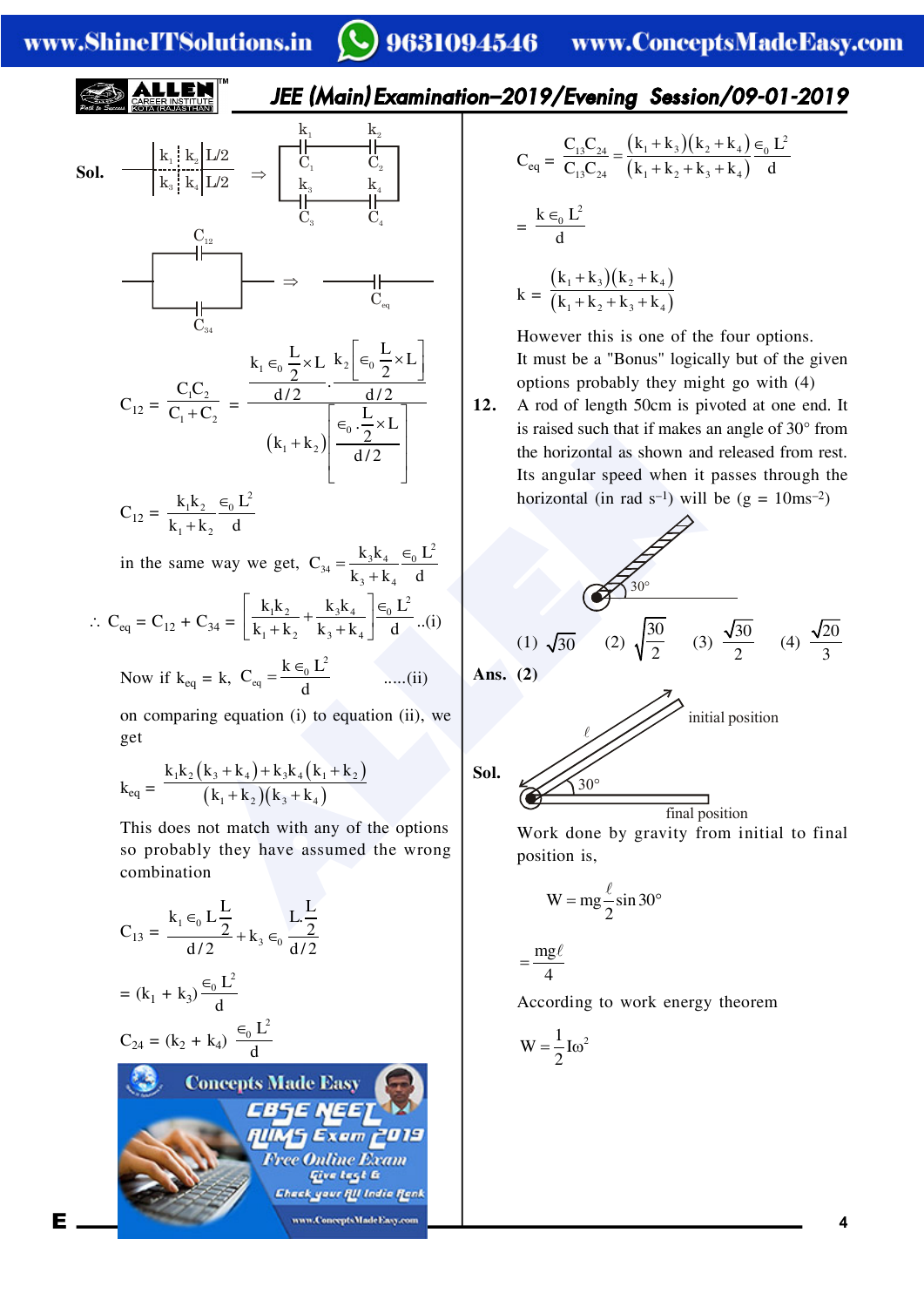$$
\Rightarrow \frac{1}{2} \frac{m\ell^2}{3} \omega^2 = \frac{mg\ell}{4}
$$

$$
\omega = \sqrt{\frac{3g}{2\ell}} = \sqrt{\frac{3 \times 10}{2 \times 0.5}}
$$

 $\omega = \sqrt{30}$  rad / sec

- $\therefore$  correct answer is (1)
- **13.** One of the two identical conducting wires of length L is bent in the form of a circular loop and the other one into a circular coil of N identical turns. If the same current is passed in both, the ratio of the magnetic field at the central of the loop  $(B_L)$  to that at the centre of

the coil (B<sub>C</sub>), i.e. R 
$$
\frac{B_L}{B_C}
$$
 will be :

 $\frac{1}{N}$  (2)  $N^2$  (3)  $\frac{1}{N^2}$ 

1

 $\overline{N^2}$  (4) N

Ans. 
$$
(3)
$$

(1) 1

**Sol.**  
\n
$$
L_{\text{loop}} \longrightarrow R
$$
\n
$$
L = 2\pi R
$$
\n
$$
L = N \times 2\pi r
$$
\n
$$
B_{\text{L}} = \frac{\mu_0 i}{2R}
$$
\n
$$
B_{\text{C}} = \frac{\mu_0 N^2 i}{2R}
$$

$$
\frac{\mathbf{B}_{\rm L}}{\mathbf{B}_{\rm C}} = \frac{1}{\mathbf{N}^2}
$$

**14.** The energy required to take a satellite to a height 'h' above Earth surface (radius of Earth  $= 6.4 \times 10^3$  km) is E<sub>1</sub> and kinetic energy required for the satellite to be in a circular orbit at this height is  $E_2$ . The value of h for which  $E_1$  and  $E_2$  are equal, is:

| $(1)$ 1.28 $\times$ 10 <sup>4</sup> km | $(2)$ 6.4 $\times$ 10 <sup>3</sup> km |
|----------------------------------------|---------------------------------------|
| $(3)$ 3.2 $\times$ 10 <sup>3</sup> km  | $(4)$ 1.6 $\times$ 10 <sup>3</sup> km |
|                                        |                                       |

**Ans. (3)**

**Sol.**  $U_{\text{surface}} + E_1 = U_h$ 

KE of satelite is zero at earth surface & at height h

$$
-\frac{GM_{e}m}{R_{e}} + E_{1} = -\frac{GM_{e}m}{(Re+h)}
$$

$$
E_{1} = GM_{e}m\left(\frac{1}{R_{e}} - \frac{1}{R_{e} + h}\right)
$$

$$
E_{1} = \frac{GM_{e}m}{(R_{e} + h)} \times \frac{h}{R_{e}}
$$

Gravitational attraction  $F_G = ma_C = \frac{R_e + h}{(R_e + h)}$ 2 e mv  $R_e + h$ 

e ratio of the magnetic field at the  
\nthe loop (B<sub>L</sub>) to that at the centre of  
\nB<sub>C</sub>), i.e. R 
$$
\frac{B_L}{B_C}
$$
 will be :  
\n(2) N<sup>2</sup> (3)  $\frac{1}{N^2}$  (4) N  
\n
$$
E_2 \Rightarrow \frac{GM_e m}{(R_e + h)} = \frac{GM_e m}{(R_e + h)^2}
$$
\n
$$
mv^2 = \frac{GM_e m}{(R_e + h)}
$$
\n
$$
E_2 = \frac{mv^2}{2} = \frac{GM_e m}{2(R_e + h)}
$$
\n
$$
E_1 = E_2
$$
\n
$$
\frac{h}{R_e} = \frac{1}{2} \Rightarrow h = \frac{R_e}{2} = 3200k
$$
\n
$$
B_C = \frac{\mu_0 Ni}{2r}
$$
\n
$$
B_C = \frac{\mu_0 Ni}{2r}
$$
\n(1) U<sub>E</sub> =  $\frac{U_B}{2}$  (2)  
\n(3) U<sub>E</sub> = U<sub>B</sub> (4)  
\n**Ans.** (3)  
\n**Ans.** (3)  
\n**Ans.** (3)  
\n**Ans.** (3)  
\n**Ans.** (3)  
\n**Ans.** (3)  
\n**Ans.** (3)  
\n**Ans.** (4)  
\n
$$
v = \frac{B_0^2}{R_e}
$$
 R, is maximum

$$
\frac{h}{R_e} = \frac{1}{2} \implies h = \frac{R_e}{2} = 3200 \text{km}
$$

**15.** The energy associated with electric field is  $(U<sub>E</sub>)$ and with magnetic field is  $(U_B)$  for an electromagnetic wave in free space. Then :

(1) 
$$
U_E = \frac{U_B}{2}
$$
  
\n(2)  $U_E < U_B$   
\n(3)  $U_E = U_B$   
\n(4)  $U_E > U_B$ 

**Ans. (3)**

**Sol.** Average energy density of magnetic field,

$$
u_B = \frac{B_0^2}{2\mu_0}
$$
,  $B_0$  is maximum value of magnetic

field.

Average energy density of electric field,

$$
\mathbf{u}_{\mathrm{E}} = \frac{\varepsilon_{0} \in_{0}^{2}}{2}
$$

now, 
$$
\in_0 = \text{CB}_0
$$
 ,  $\text{C}^2 = \frac{1}{\mu_0 \in_0}$ 

$$
\mathbf{u}_{\mathrm{E}} = \frac{\epsilon_0}{2} \times \mathbf{C}^2 \mathbf{B}_0^2
$$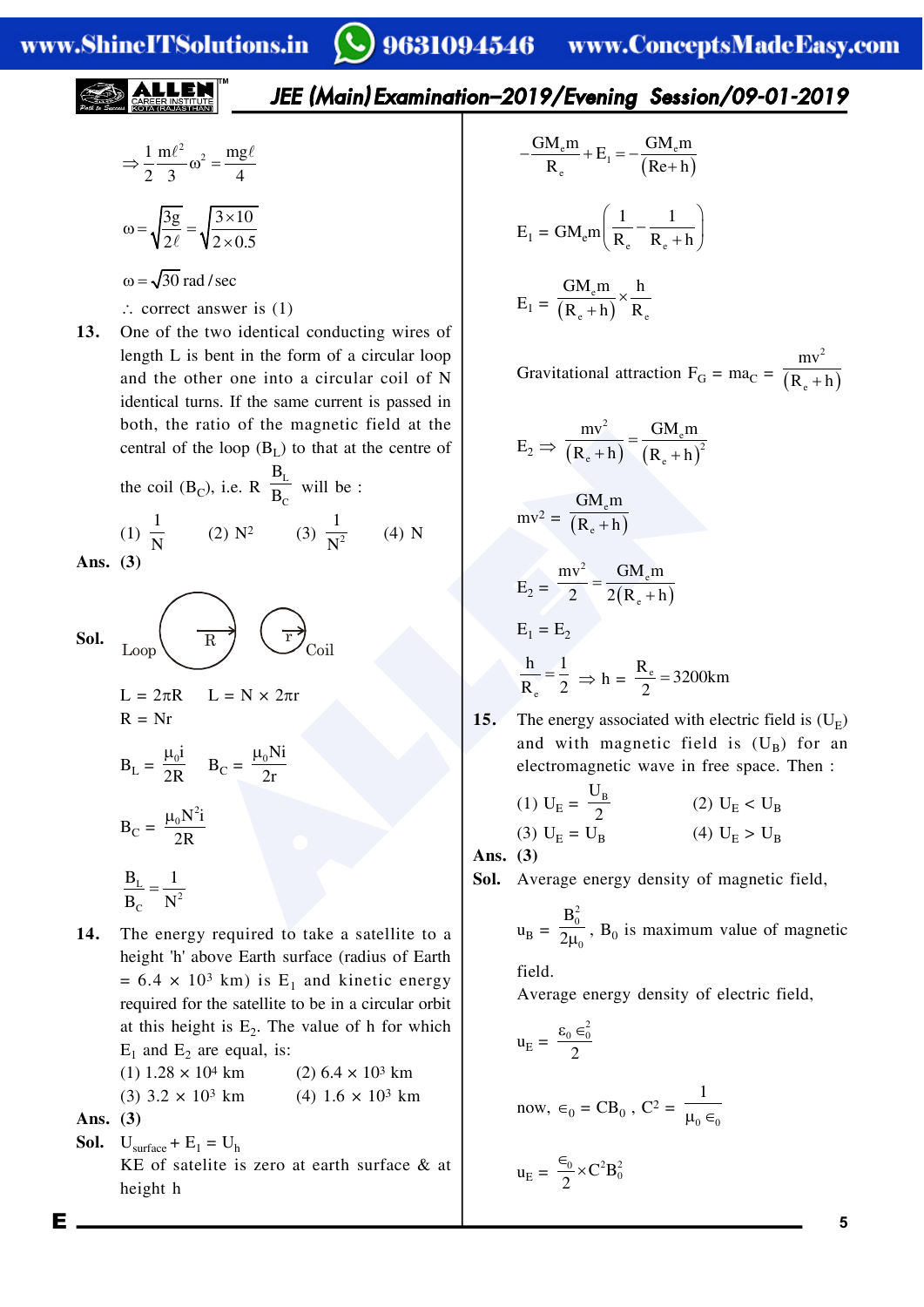$$
=\ \frac{\in_0}{2} \!\times\! \frac{1}{\mu_0 \in_0} \!\times\! B^2_0 = \!\frac{B^2_0}{2\mu_0} \!=\! u_{_B}
$$

 $u_{\rm E} = u_{\rm B}$ 

since energy density of electric & magnetic field is same, energy associated with equal volume will be equal.

- $u_{\rm E} = u_{\rm B}$
- **16.** A series AC circuit containing an inductor (20 mH), a capacitor (120  $\mu$ F) and a resistor (60 $\Omega$ ) is driven by an AC source of 24 V/50 Hz. The energy dissipated in the circuit in 60 s is :
	- (1)  $2.26 \times 10^3$  J (2)  $3.39 \times 10^3$  J

(3)  $5.65 \times 10^2$  J (4)  $5.17 \times 10^2$  J

**Ans. (4)**

**Sol.**  $R = 60\Omega$   $f = 50\text{Hz}$ ,  $\omega = 2\pi f = 100 \pi$ 

(3) 5.65 x 10<sup>2</sup> J (4) 5.17 x 10<sup>2</sup> J (5) 5.65 x 10<sup>2</sup> J (6) 
$$
R = 60\Omega
$$
  $f = 50$  Hz,  $\omega = 2\pi f = 100 \pi$   
\n $x_C = \frac{1}{\omega C} = \frac{1}{100\pi \times 120 \times 10^{-6}}$   
\n $x_C = 26.52 \Omega$   
\n $x_L = \omega L = 100\pi \times 20 \times 10^{-3} = 2\pi \Omega$   
\n $x_C - x_L = 20.24 \approx 20$   
\n $x_C - x_L = 20\Omega$   
\n $x_C - x_L = 20\Omega$   
\n $x_C - x_L = 20\Omega$   
\n $x_C - x_L = 20\Omega$   
\n $x_C - x_L = 20\Omega$   
\n $x_C - x_L = 20\Omega$   
\n $x_C - x_L = 20\Omega$   
\n $x_C - x_L = 20\Omega$   
\n $x_C - x_L = 20\Omega$   
\n $x_C - x_L = 20\Omega$   
\n $x_C - x_L = 20\Omega$   
\n $x_C - x_L = 20\Omega$   
\n $x_C - x_L = 20\Omega$   
\n $x_C - x_L = 20\Omega$   
\n $x_C - x_L = 20\Omega$   
\n $x_C - x_L = 20\Omega$   
\n $x_C - x_L = 20\Omega$   
\n $x_C - x_L = 20\Omega$   
\n $x_C - x_L = 20\Omega$   
\n $x_C - x_L = 20\Omega$   
\n $x_C - x_L = 20\Omega$   
\n $x_C - x_L = 20\Omega$   
\n $x_C - x_L = 20\Omega$   
\n $x_C - x_L = 20\Omega$   
\n $x_C - x_L = 20\Omega$   
\n $x_C - x_L = 20\Omega$   
\n $x_C - x_L = 20\Omega$   
\n $x_C - x_L = 20\Omega$ 

$$
= 8.64
$$

 $Q = P.t = 8.64 \times 60 = 5.18 \times 10^2$ 

**17.** Expression for time in terms of G (universal gravitational constant), h (Planck constant) and c (speed of light) is proportional to :

$$
(1) \sqrt{\frac{Gh}{c^3}}
$$
\n
$$
(2) \sqrt{\frac{hc^5}{G}}
$$
\n
$$
(3) \sqrt{\frac{c^3}{Gh}}
$$
\n
$$
(4) \sqrt{\frac{Gh}{c^5}}
$$

**Ans. (4)**

**Sol.** 
$$
F = \frac{GM^2}{R^2} \Rightarrow G = [M^{-1}L^3T^{-2}]
$$
  
\n
$$
E = hv \Rightarrow h = [ML^2T^{-1}]
$$
  
\n
$$
C = [LT^{-1}]
$$
  
\n
$$
t \propto G^{x}h^{y}C^{z}
$$
  
\n
$$
[T] = [M^{-1}L^{3}T^{-2}]^{x}[ML^{2}T^{-1}]^{y}[LT^{-1}]^{z}
$$
  
\n
$$
[M^{0}L^{0}T^{1}] = [M^{-x} + yL^{3x} + 2y + zT^{-2x - y - z}]
$$
  
\non comparing the powers of M, L, T  
\n
$$
-x + y = 0 \Rightarrow x = y
$$
  
\n
$$
3x + 2y + z = 0 \Rightarrow 5x + z = 0
$$
 ....(i)  
\n
$$
-2x - y - z = 1 \Rightarrow 3x + z = -1
$$
 ...(ii)  
\non solving (i) & (ii)  $x = y = \frac{1}{2}, z = -\frac{5}{2}$   
\n
$$
t \propto \sqrt{\frac{Gh}{C^{5}}}
$$
  
\n**18** The magnetic field associated with a light with

**18.** The magnetic field associated with a light wave is given, at the origin, by  $B = B_0$  [sin(3.14 × 107)ct + sin(6.28 × 107)ct]. If this light falls on a silver plate having a work function of 4.7 eV, what will be the maximum kinetic energy of the photo electrons ?  $(c = 3 \times 10^8 \text{ms}^{-1}, h = 6.6 \times 10^{-34} \text{ J-s})$ (1)  $7.72 \text{ eV}$  (2)  $8.52 \text{ eV}$ (3) 12.5 eV (4) 6.82 eV

**Ans. (1)**

**Sol.** B =  $B_0 \sin (\pi \times 10^7C)t + B_0 \sin (2\pi \times 10^7C)t$ since there are two EM waves with different frequency, to get maximum kinetic energy we take the photon with higher frequency

$$
B_1 = B_0 \sin(\pi \times 10^7 \text{C})t
$$
  $v_1 = \frac{10^7}{2} \times \text{C}$ 

 $B_2 = B_0 \sin(2\pi \times 10^7C)t$   $v_2 = 10^7C$ where C is speed of light  $C = 3 \times 10^8$  m/s  $v_2 > v_1$ so KE of photoelectron will be maximum for photon of higher energy.  $v_2 = 10^7$ C Hz hv =  $\phi$  + KE<sub>max</sub> energy of photon  $E_{\text{ph}} = hv = 6.6 \times 10^{-34} \times 10^{7} \times 3 \times 10^{9}$  $E_{\text{ph}} = 6.6 \times 3 \times 10^{-19}$ J = 19  $\frac{6.6 \times 3 \times 10^{-19}}{1.6 \times 10^{-19}}$  eV = 12.375eV  $1.6 \times 10$ ÷  $\frac{\times 3 \times 10^{-19}}{6 \times 10^{-19}}$ eV =  $KE_{max} = E_{ph} - \phi$  $= 12.375 - 4.7 = 7.675$  eV  $\approx 7.7$  eV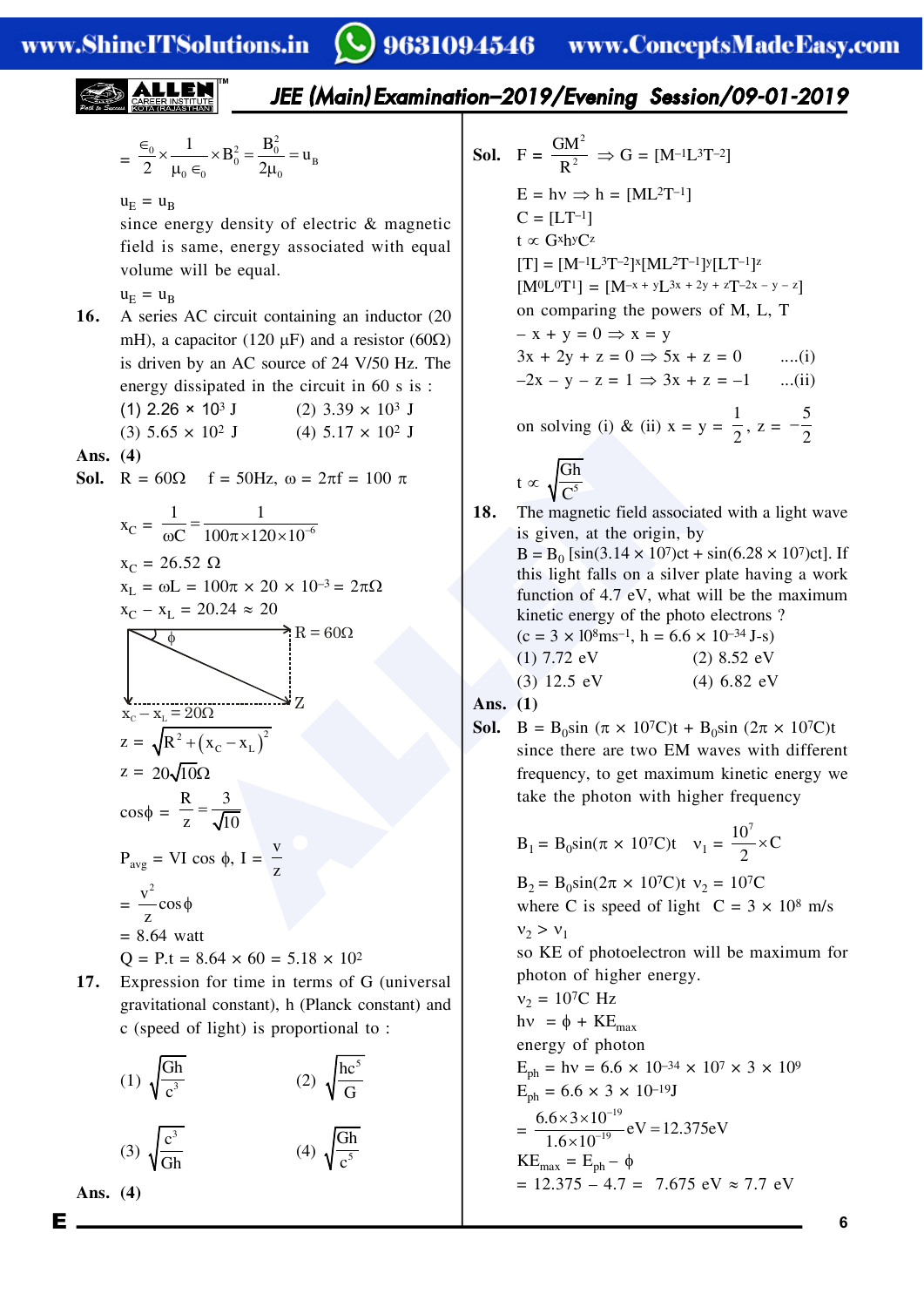# www.ShineITSolutions.in

**Sol.**

### $\mathbf C$ 9631094546 www.ConceptsMadeEasy.com

19. Charge is distributed within a sphere of radius R  
\nwith a volume charge density 
$$
p(t) = \frac{A}{t^2}e^{2\pi t a}
$$
,  
\nwhere A and a are constant, if Q is the total charge  
\nof this charge distribution, the radius R is :  
\n(f)  $\frac{a}{2}log(1-\frac{Q}{2\pi aA})$  (2) also  $\left(1-\frac{Q}{2\pi aA}\right)$   
\n10.  $\frac{a}{2}log(1-\frac{Q}{2\pi aA})$  (3)  $\frac{alog(1-\frac{1}{2\pi aA})}{1-\frac{Q}{2\pi aA}}$   
\n11.  $\frac{a}{2}log(1-\frac{Q}{2\pi aA})$  (4)  $\frac{a}{2}log(\frac{1}{1-\frac{Q}{2\pi aA}})$   
\n12.  $\frac{a}{2}log(\frac{1}{1-\frac{Q}{2\pi aA}})$  (5)  $\frac{b}{2}log(\frac{1}{1-\frac{Q}{2\pi aA}})$   
\n13.  $\frac{c}{2}log(\frac{b}{t^2}e^{-3\pi a}(\frac{4\pi a^2}{3\pi a})$   
\n14.  $\frac{c}{2}log(\frac{b}{t^2}e^{-3\pi a}(\frac{4\pi a^2}{3\pi a})$   
\n15.  $\frac{c}{2}log(\frac{b}{t^2}e^{-3\pi a}(\frac{4\pi a^2}{3\pi a})$   
\n16.  $\frac{a}{2}log(\frac{b}{t^2}e^{-3\pi a})$   
\n17.  $\frac{w_1}{12} = 500$  K  
\n18.  $\frac{a}{2} = 500$  K  
\n19.  $\frac{a}{2}log(\frac{b}{t^2}e^{-3\pi a})$   
\n10.  $1.64$  MΩ ± 5% $\frac{b}{t^2}e^{-3\pi a}$   
\n11.  $\frac{a}{t^2} = 500$  K  
\n12. A catch the value of the resistance?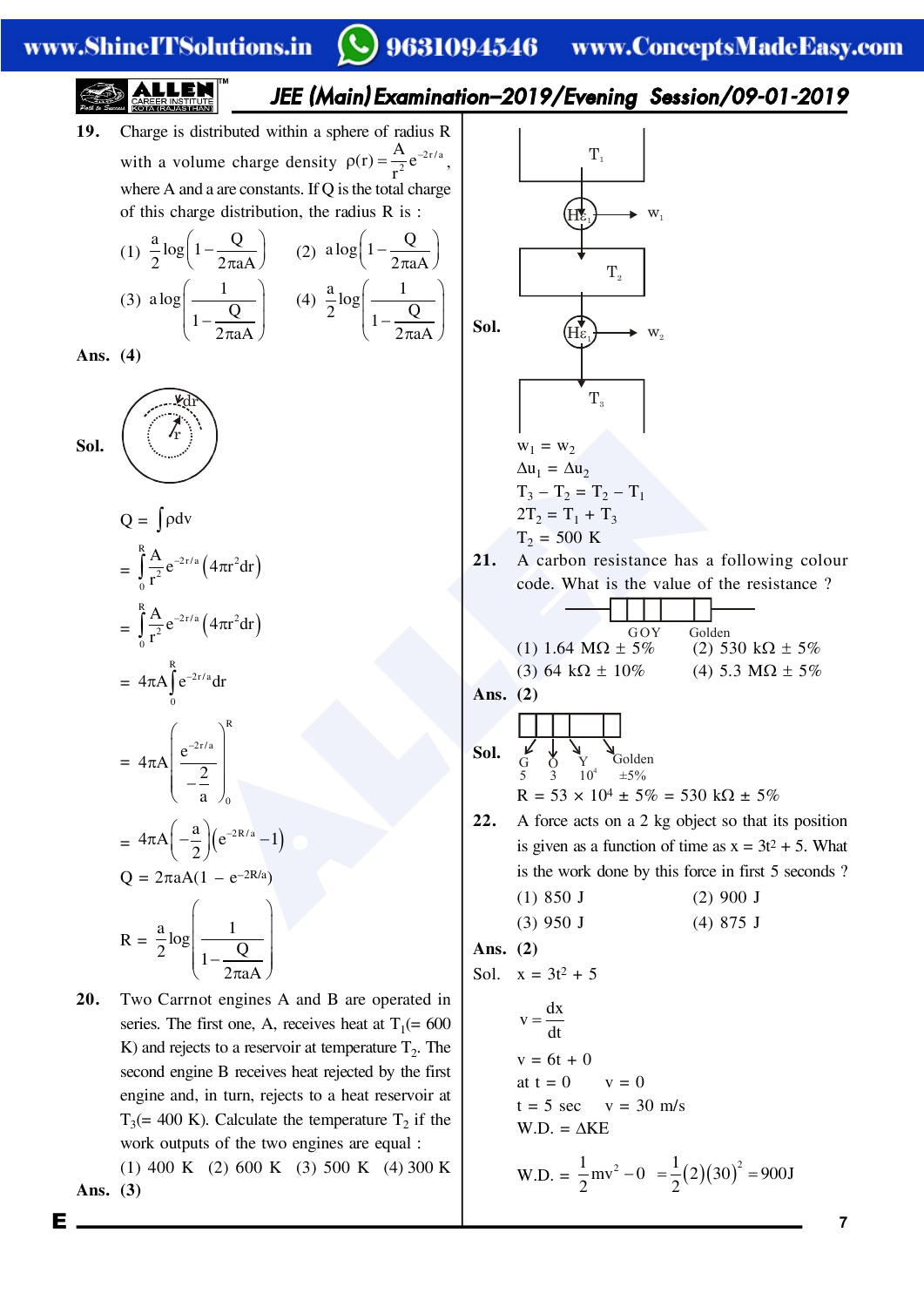### www.ShineITSolutions.in

# 9631094546 www.ConceptsMadeEasy.com